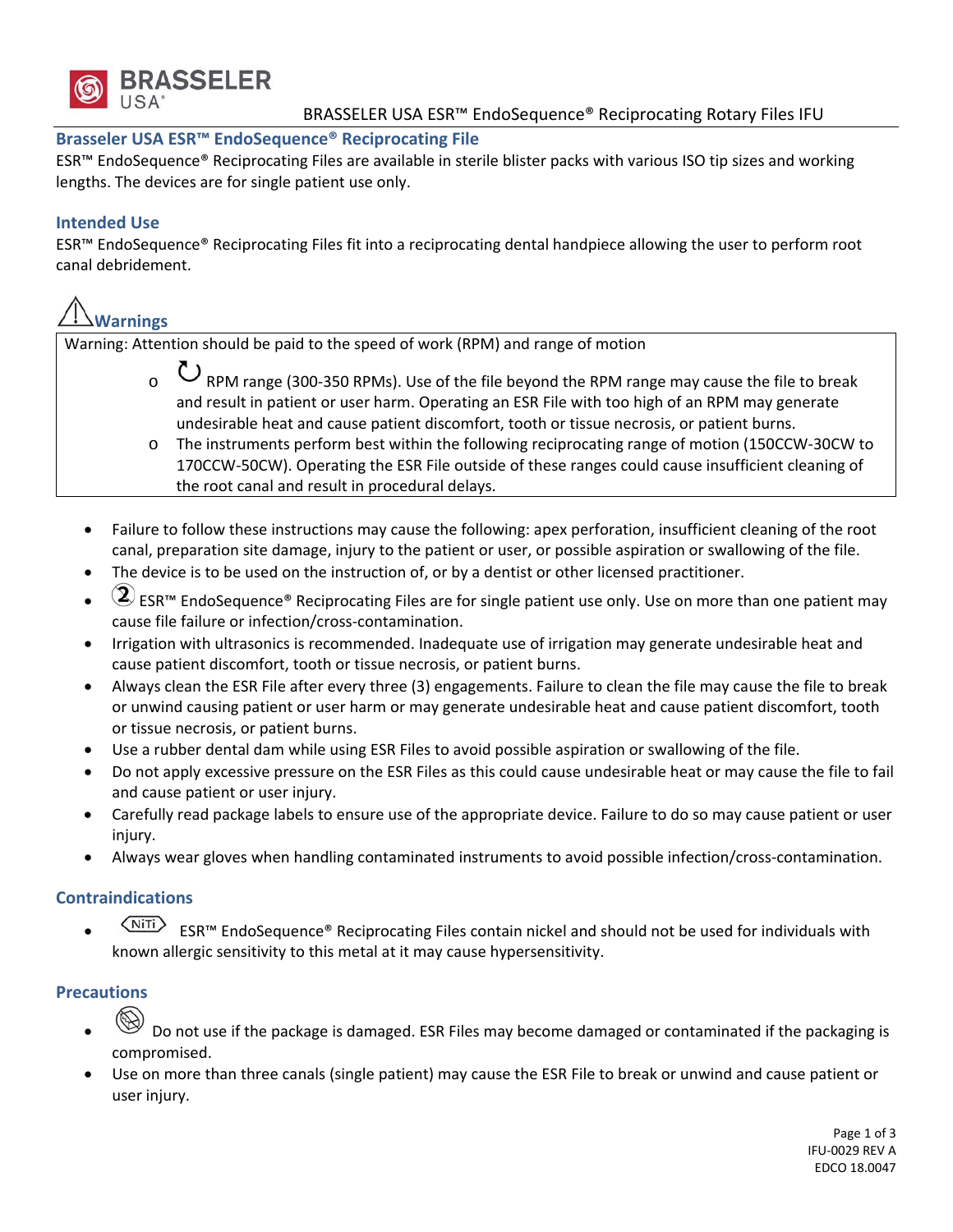

#### BRASSELER USA ESR™ EndoSequence® Reciprocating Rotary Files IFU

- Do not use ESR Files that are worn‐out, dull or that exhibit "unwinding" as this could cause undesirable heat or may cause the file to fail.
- Move the ESR File continuously when in use to avoid localized heating and/or damage to the file. Undesirable heat generation can cause patient discomfort, tooth or tissue necrosis, or patient burns.
- Maintain handpieces in good working condition to ensure maximum effectiveness of the device. Failure to properly maintain handpieces may lead to patient discomfort, injury of the patient or user, aspiration or swallowing of the ESR File or damage to the preparation site due to vibration of a worn chuck or turbine.
- Ensure the ESR File is fully seated and securely gripped in the handpiece collet prior to use. Failure to do so may cause the file to "walk out" of the handpiece and may lead to injury of the patient or user or aspiration or swallowing of the file.
- Never force an ESR File into a handpiece as this could cause damage to the handpiece collet.
- Eye protection must be worn to protect against eject particles.
- Surgical masks must be worn to avoid inhalation of any aerosol or dust generated.

#### **General Instructions**

 ESR™ EndoSequence® Reciprocating Files are used in a reciprocating motion at 300‐350 RPM. The instruments perform best within the following reciprocating range of motion (150CCW‐30CW to 170CCW‐50CW). As with all reciprocating files it is important to frequently irrigate and clear the cutting flutes during clinical use. For maximum safety the ESR Files should be used in a Crown Down\* manner using the Rhythm Motion \*\*.

Note: Regardless of the canal size, the preparation is complete when working length is reached with resistance and the cutting flutes are clear of pulp and contain clean dentin shavings.

## **Shaping and Cleaning**

**Standard** canals:

- 1. Following straight line access and the removal of coronal pulp, use a #10 hand file to establish preliminary canal patency based on the Estimated Working Length (EWL.)
- 2. Use the ESR #25 Primary File with 1 Rhythm Motion to remove some coronal and mid‐root dentin.
- 3. Establish Working Length (WL) with a hand file or Scout File.
- 4. Use the ESR #25 Primary File with 1‐2 Rhythm Motions until WL is achieved.
- 5. Fill with matching ESR BC Points and BC Sealer using Hydraulic Condensation or your desired obturation technique (applies to all canal sizes).

**Large** canals:

 After Step 4, if additional debris remains in the canal or wider shaping is required, use the ESR #35 Medium File and/or ESR #45 Large File(s) with the same motion, until all debris is removed. If still wider diameters are present consider using the XP-3D Finisher™ to reach larger diameters without removing dentin.

#### **Small** canals:

- After Step 3, use the ESR #25 Primary File for 2 gentle Rhythm Motions making sure not to push on the file.
- Note: In tight canals WL should not be reached with the initial 2 Rhythm Motions of the #25.
	- Next use the ESR #20 Small File with 2 gentle Rhythm Motions or until WL is reached with resistance. If the flutes of the #20 file still contain pulp tissue finish the preparation to #25.

Note: The ESR #17 Scout File may be incorporated into the crown down technique and/or used after initial patency is established with a #10 K‐File.

\*Crown Down protocol involves using the larger file in a series followed by the smaller files in descending sequence of use while monitoring the files *movement towards the working length.* 

\*\*Each Rhythm Motion (RM) consists of three, light strokes to engagement, followed by removing the file completely and cleaning the debris out of the file flutes. The canal is then irrigated thoroughly with EDTA prior to the start of the next Rhythm Motion.